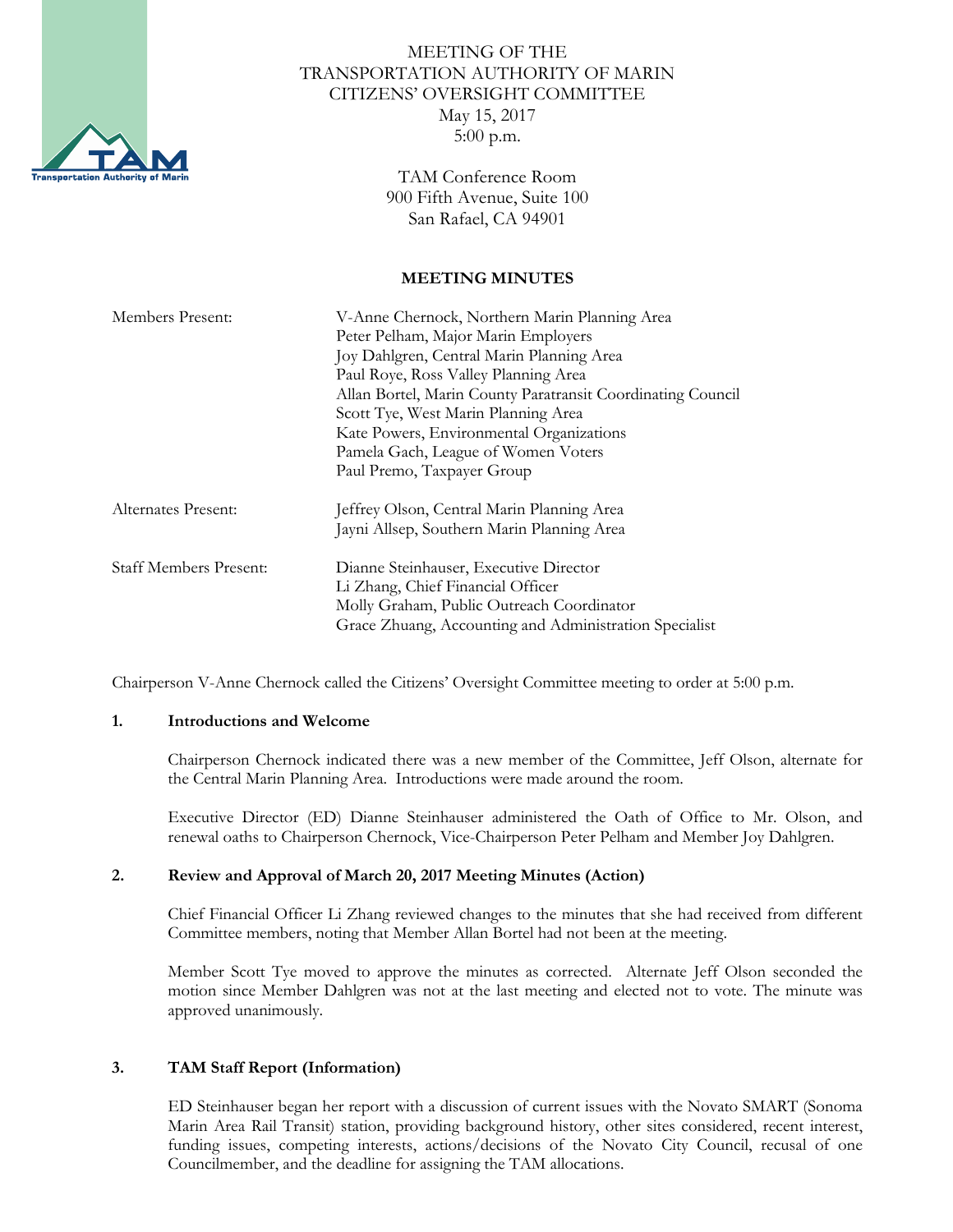Member Bortel asked whether the TAM funds will enable the city to complete their projects, and ED Steinhauser discussed the phasing of the project and funding details. Chairperson Chernock noted as well that there were at least twenty members of the public who spoke in support of proceeding with the project, and three or four against it. She indicated the community was concerned because the Council made the decision to approve the project originally and now is reconsidering.

In response to an additional question, Chairperson Chernock confirmed the proposed location for the station, including the improvement of an existing structure for the station, which is right next to the railroad tracks. ED Steinhauser noted that federal funds cannot be used for the project unless it is fully funded.

ED Steinhauser updated the Committee on other SMART news, including the status of the at-grade crossings, the beginning of the final testing, and potential starting of service, readiness of the various transit operators, cooperation with Lyft service to offer ride incentives for first and last mile connection, an earlier plan to subsidize bus shuttles to/from SMART, which would be too expensive, and Whistlestop participation for ADA needs.

ED Steinhauser also responded to questions from the Committee regarding registration requirements for using Lyft, whether a user can call ahead to request either Lyft or Whistlestop before the end of a trip, advertising,, whether first/last mile service will include Larkspur Landing, data collection requirements for Lyft, bus service connections between SMART and Marin Transit, potential cooperation from major employers who may offer shuttle service to/from SMART as well as employer matching contributions, and the EcoPass program..

ED Steinhauser briefly discussed potential car-share pods at the Whitslestop building site, Sonoma and Marin Counties' joint pursuit of a grant for a bike share pod at several stations. Member Tye commented on a recent accident involving one of the Stagecoach vehicles, as well as continued road closures on portions of Highway 1 and Highway 101. He expressed concern about the traffic impacts, given the level of summer traffic in and around the Four Corners intersection. In response to a followup question from one of the other Committee members, Member Tye discussed liability if a death should occur as a result, and he reviewed possible precautionary measures he thought should be taken.

ED Steinhauser said she would contact Member Tye if Marin Transit provides more information on the accident.

## **4. Update of Sales Tax Renewal Status and Process (Discussion)**

ED Dianne Steinhauser presented the staff report, including the possibility of raising the sales tax ceiling for towns and cities in the county, discussions with local jurisdictions regarding other tax measures that may be under consideration at upcoming elections, current public polling regarding the possibility of renewing or extending Measure A, formation of an Expenditure Advisory Plan Committee, public outreach, and next steps in the process.

ED Steinhauser also discussed with the Committee questions/comments regarding the impacts from the passage of SB 1 and/or if the state legislature approves an increase in bridge tolls, the recently-released Plan Bay Area 2040 Update and the lack of data related to Marin County, adjusted RHNA (Regional Housing Needs Assessment) numbers that will be part of the 2021 update, concerns expressed by the County and unincorporated areas regarding population and jobs growth estimates, and the number of school-age drivers who use single-occupancy vehicles.

ED Steinhauser reviewed the current status of the Richmond-San Rafael Bridge project and its projected opening in November 2017, and improvements to bridge approaches from Sir Francis Drake and Bellam. She also responded to questions/comments regarding the cost breakdown for the